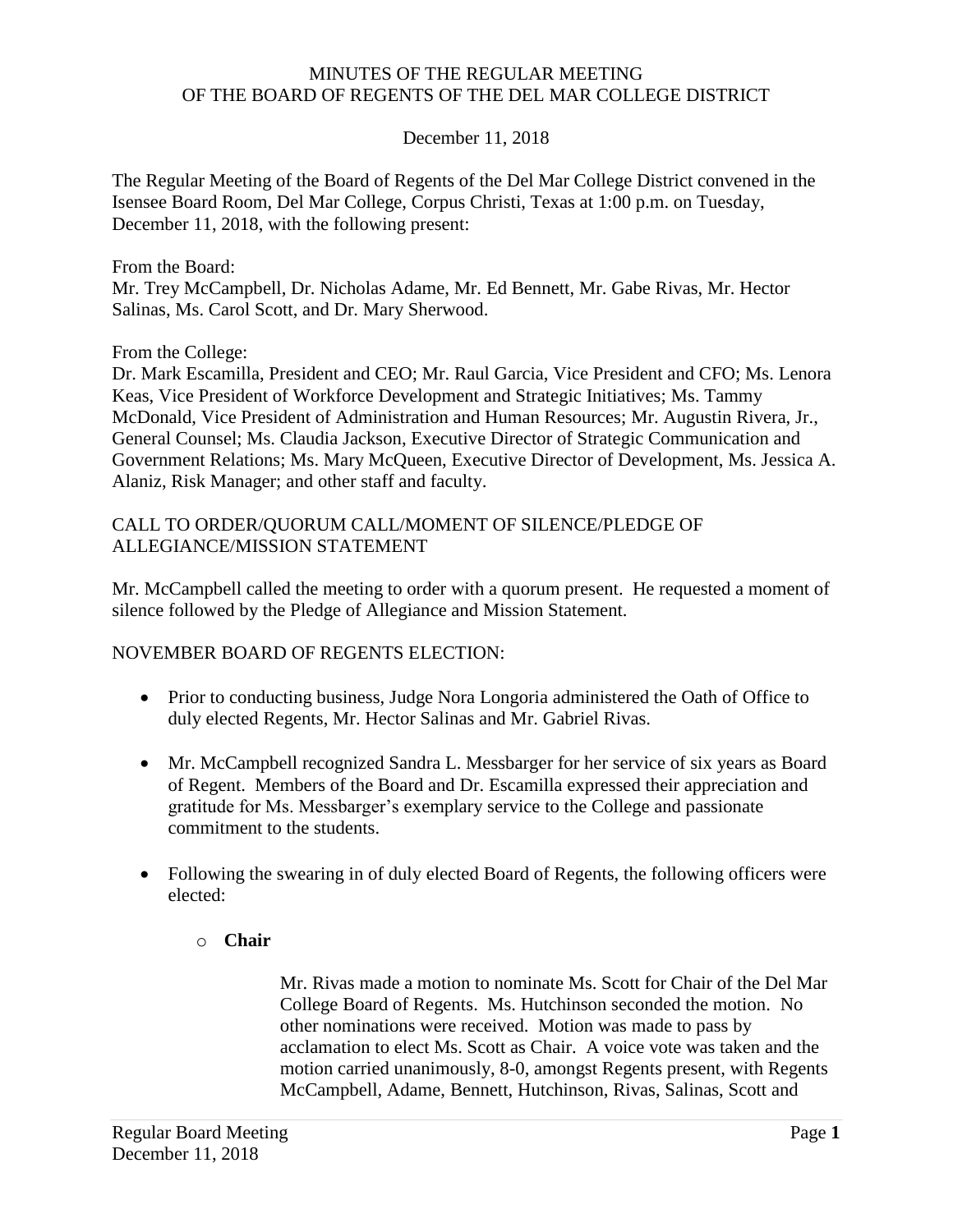Sherwood in favor. Mr. McCampbell turned over the Chair's gavel to Ms. Scott to conduct the remaining elections and the rest of the meeting.

#### o **First Vice Chair**

Mr. Salinas made a motion to nominate Mr. Rivas for First Vice Chair. Dr. Sherwood seconded the motion. Motion was passed by acclamation to elect Mr. Rivas as First Vice Chair. A voice vote was taken and the motion carried unanimously, 8-0, amongst Regents present, with Regents McCampbell, Adame, Bennett, Hutchinson, Rivas, Salinas, Scott and Sherwood in favor.

#### o **Second Vice Chair**

Dr. Sherwood made a motion to nominate Dr. Adame for Second Vice Chair. Mr. Salinas seconded the motion. Motion was passed by acclamation to elect Dr. Adame as Second Vice Chair. A voice vote was taken and the motion carried unanimously, 8-0, amongst Regents present, with Regents McCampbell, Adame, Bennett, Hutchinson, Rivas, Salinas, Scott and Sherwood in favor.

#### o **Secretary**

Ms. Hutchinson made a motion to nominate Dr. Sherwood for Secretary. Mr. Rivas seconded the motion. Motion was passed by acclamation to elect Dr. Sherwood as Secretary. A voice vote was taken and the motion carried unanimously, 8-0, amongst Regents present, with Regents McCampbell, Adame, Bennett, Hutchinson, Rivas, Salinas, Scott and Sherwood in favor.

## RECOGNITIONS:

**Students and [Staff........................................................................................Ms.](https://Staff........................................................................................Ms) Claudia Jackson** 

• Circle of Pride Award Recipients *(Goal 3. Professional Initiatives: Provide Innovative, Relevant, and Meaningful Opportunities)* 

Ms. Pollie Martinez, Chair of Non-Exempt Council, presented the Circle of Pride Award to Gregory Sanchez from Business Administration.

• Introduction of Student Government Association Officers *(Goal 2. Student Access and Support Services: Maximize Affordable Access and Excellence in Student Services)* 

The following Student Government Association Officers for 2018-2019 were introduced: Angel Pena, Magistrate; Roslyn Swonke, Secretary; Sofia Jimenez, Treasurer; Natasha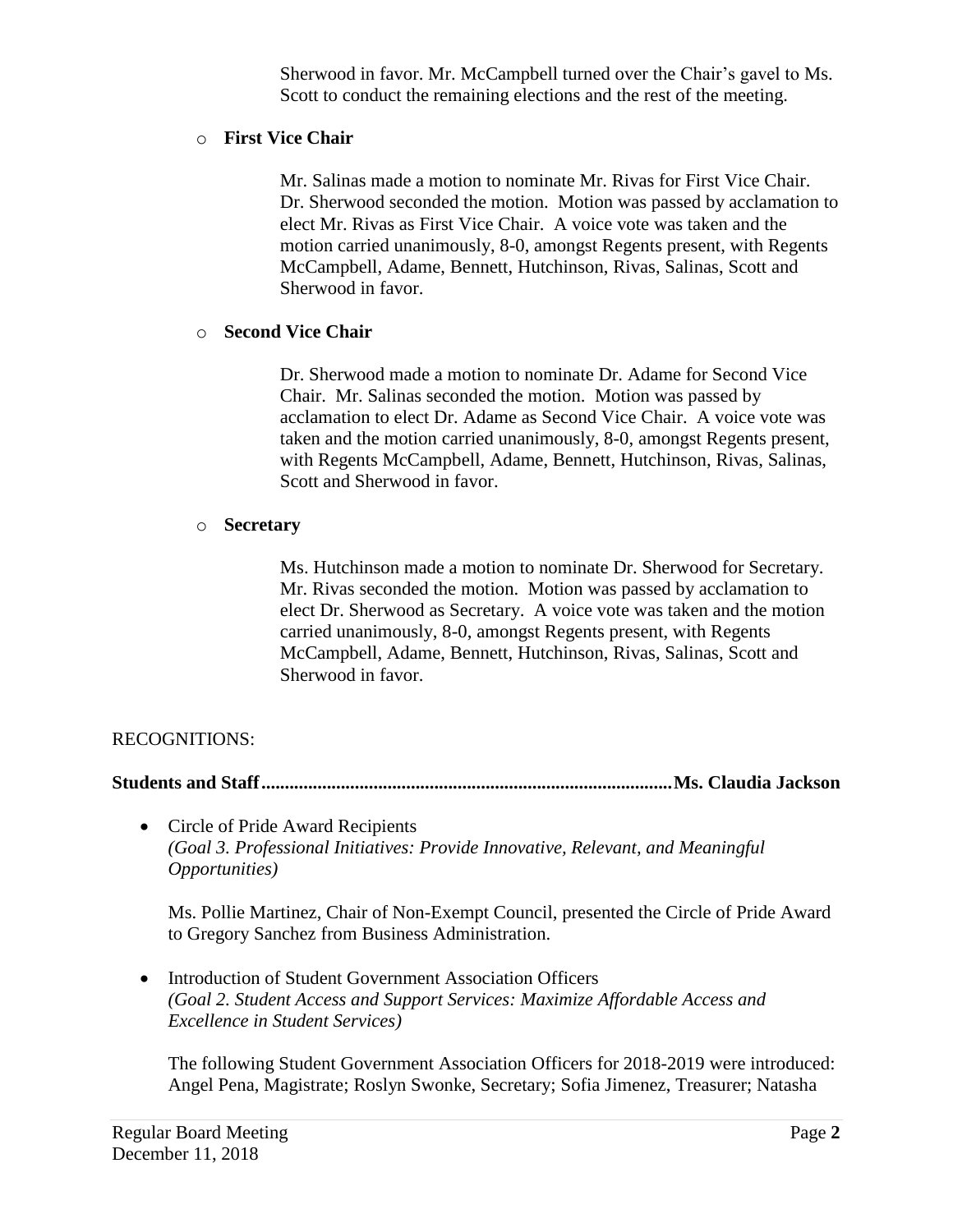Campus Life. Perez, President; and Beverly Cage, Advisor and Director of Student Leadership and

 Ms. Perez expressed appreciation to the College Board of Regents and Staff for their SGA for the upcoming academic year. support to the SGA and provided the Board with an update on the activities and plans for

 College Relations Staff received seven awards from District 4 of the National Council for Marketing and Public Relations *(Goal 3. Professional Initiatives: Provide Innovative, Relevant, and Meaningful Opportunities)* 

 excellence for the redesign of the Viking Go app, a silver medallion for the design of the Viking Tech Help logo, two bronze medallions for radio and television series "It Takes a Ms. Jackson recognized the College Relations staff for their awards received from District 4 of the National Council for Marketing and Public Relations which include a gold medallion for excellence for the College's Instagram presence, a gold medallion of Viking" and a bronze medallion for the promotion of the Veterans Upward Bound program for success in student recruitment initiatives. A total of 17 national and regional recognitions have been awarded to the College Relations staff this year.

Ms. Jackson also recognized Mr. Gerard Munoz, DMC-TV, on his retirement and 30 years of service to the College.

**Faculty................................................................................................................. Ms. Lenora Keas** 

 Ms. Kristy Ubrick, Instructor and Intramural Director in the Kinesiology Department, recipient of the 2018 Emerging Professional Award from the Texas Association for Health, Physical Education, Recreation and Dance Association *(Goal 3. Professional Initiatives: Provide Innovative, Relevant, and Meaningful Opportunities)* 

Ms. Ubrick was recognized by the Texas Association for Health, Physical Education, Recreation and Dance Association at their annual conference on November 30, 2018 in Galveston, Texas.

 Services, received appointment to the Governor's EMS Trauma Advisory Committee Ms. Melissa Stuive, Program Director and Assistant Professor of Emergency Medical (GETAC)

*(Goal 3. Professional Initiatives: Provide Innovative, Relevant, and Meaningful Opportunities)* 

 Ms. Stuive has been appointed by Governor Abbott to the EMS Trauma Advisory Committee (GETAC) to help set standards for Texas EMS and promote, develop and advance an accountable patient center trauma and emergency healthcare system.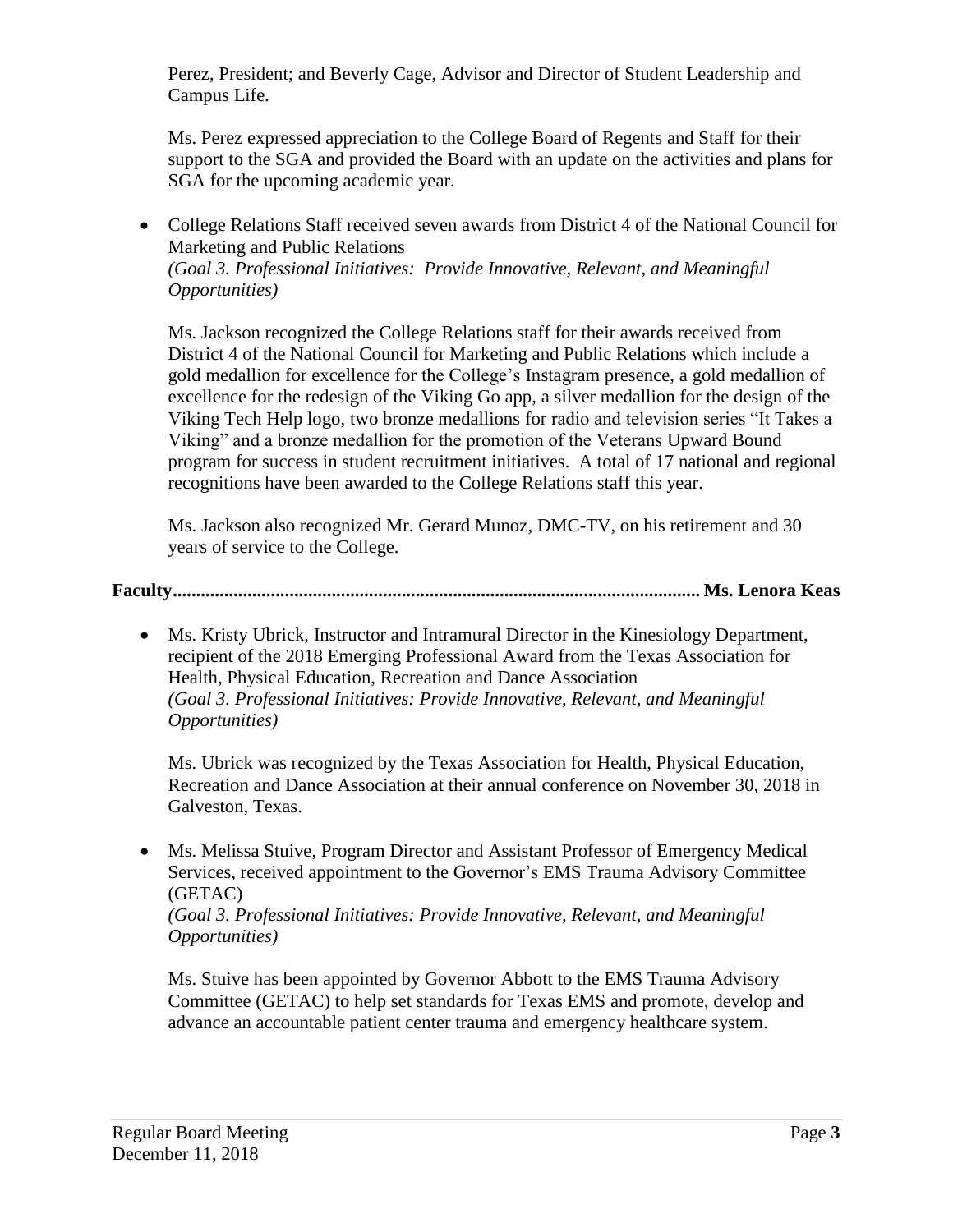• Ken Rosier, Chair for Department of Art and Drama/Professor of Art, selected as the College's 2019 Piper Professor Nominee for consideration of award by the Minnie Stevens Piper Foundation

*(Goal 3. Professional Initiatives: Provide Innovative, Relevant, and Meaningful Opportunities)* 

Mr. Rosier has been nominated to receive the 2019 Piper Professor Nominee for Del Mar College. Award recipients will be announced in May 2019.

## STAFF REPORTS:

 Annual Safety and Security Report (Clery)…..…………………………Ms. Lauren White *(Goal 2. Student Access and Support Services: Maximize Affordable Access and Excellence in Student Services)* 

 Dr. Escamilla introduced the Annual Safety and Security Report (Clery) that will be presented by Ms. White. Ms. White recognized college staff that provided assistance for the layout and posting of the report. The report is a requirement by the Department of Education to meet the Cleary standard and includes College policies, procedures and crime statistics around the area. The report is for students, staff and community. The report can be found online under the "Security and Safety" section and under the "Student's Right to Know" page.

 Tuition and Fees Update ............................................................................. Mr. Raul Garcia *(Goal 7. Resources: Ensure Strong Financial and Operational Capacity)* 

 presented a comparative chart of tuition and fees by all peer colleges for FY 2019. Mr. Mr. Garcia presented an update on tuition and fees to have an early discussion with the Board before the next academic year. A historical overview of enrollment, unemployment rate, and tuition and fees was presented to the Board. Mr. Garcia also Garcia answered questions from the Regents regarding his presentation.

COLLEGE PRESIDENT'S [REPORT...............................................................Dr.](https://REPORT...............................................................Dr) Mark Escamilla

• October 17, 2018: TACC Quarterly Meeting *(Goal 5. Advocacy: Advance the College Mission Through Effective Governance and Positioning)* 

Dr. Escamilla attended quarterly meeting and was voted in as Secretary and Treasurer of TACC. He will transition into Chair-Elect in the summer.

• October 29, 2018: SCUP Conference, Austin *(Goal 5. Advocacy: Advance the College Mission Through Effective Governance and Positioning)* 

 Dr. Escamilla attended with Dr. Lewis and Doug Lowe from Facilities Planning Group to present an update on the College.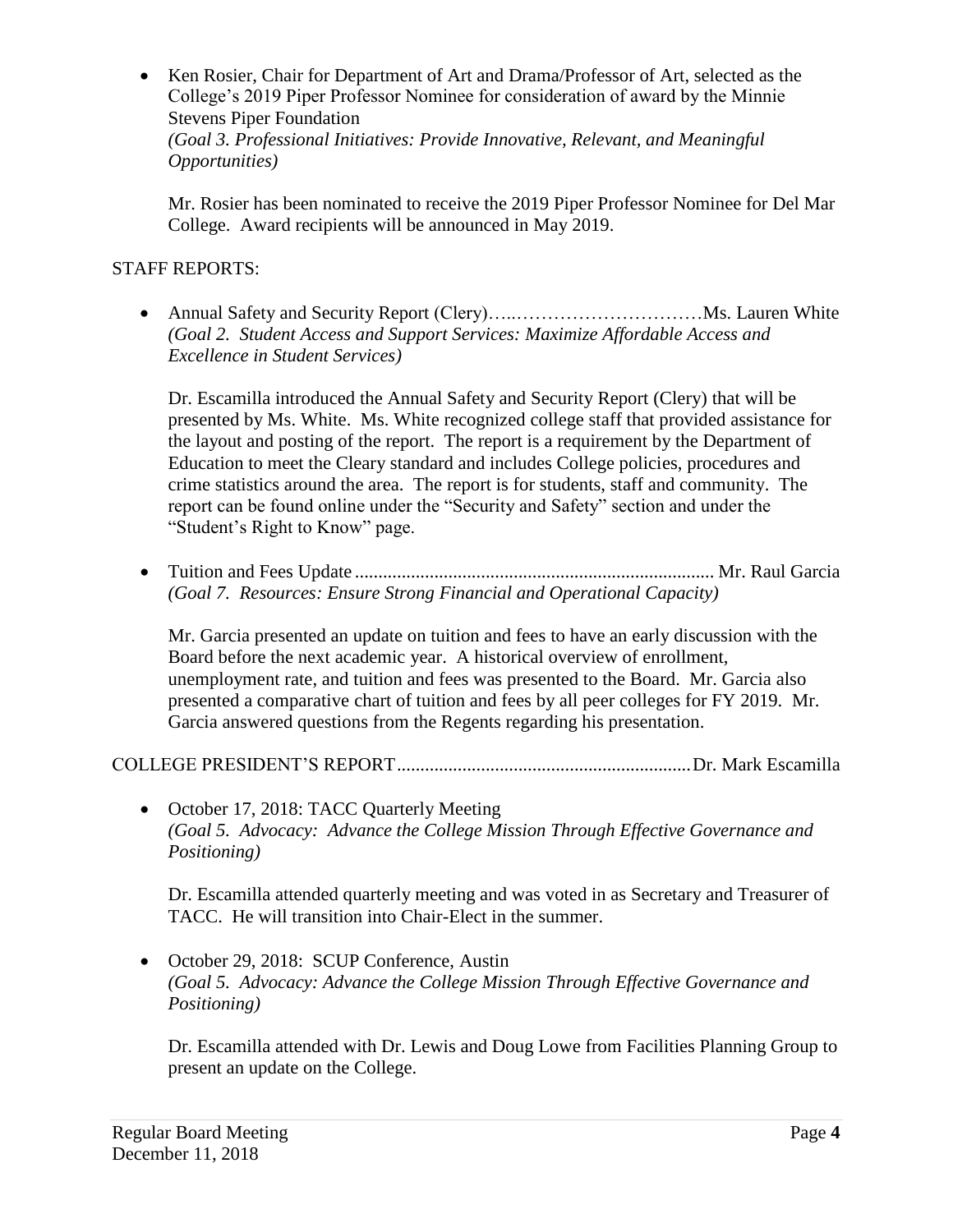• November 28, 2018: TACC Legislative Committee Meeting *(Goal 5. Advocacy: Advance the College Mission through Effective Governance and Positioning)* 

Dr. Escamilla stated that this committee meets on a monthly basis in Austin and via telephone conference to continue discussions on legislative issues for colleges.

• November 29-30, 2018: THECB Leadership Conference *(Goal 5. Advocacy: Advance the College Mission through Effective Governance and Positioning)* 

Dr. Escamilla attended the annual conference with several Regents, who will provide a report later in the meeting.

• December 13, 2018: Fall Graduation *(Goal1. Student Learning Success: Ensure Exceptional Educational Opportunities for All Students)* 

Fall graduation will take place at the American Bank Center with Nueces County Sheriff John C. Hooper as commencement speaker.

## REGENTS' COMMENTS:

• November 29-30, 2018: THECB Leadership Conference *(Goal 5. Advocacy: Advance the College Mission Through Effective Governance and Positioning)* 

Dr. Sherwood, Dr. Adame, Mr. Salinas, Mr. Rivas and Mr. Bennett provided highlights of presentations and topics that were discussed during the conference such as tutoring for students, 60x30 goals, and dual credit enrollment.

## PENDING BUSINESS:

 *(Goal 5. Advocacy: Advance the College Mission through Effective Governance and Positioning)*  Status Report on Requested Information

# CONSENT AGENDA

## Notice to the Public

 *The following items are of a routine or administrative nature. The Board of Regents has been furnished with background and support material on each item, and/or it has been discussed at a previous meeting. All items will be acted upon by one vote without being discussed separately unless requested by a Board member or a citizen, in which event the item(s) will immediately be withdrawn for individual consideration in their normal sequence after the items not requiring separate discussion have been acted upon. The remaining items will be adopted by one vote.* 

## CONSENT MOTIONS:

*(At this point the Board will vote on all motions not removed for individual consideration.)*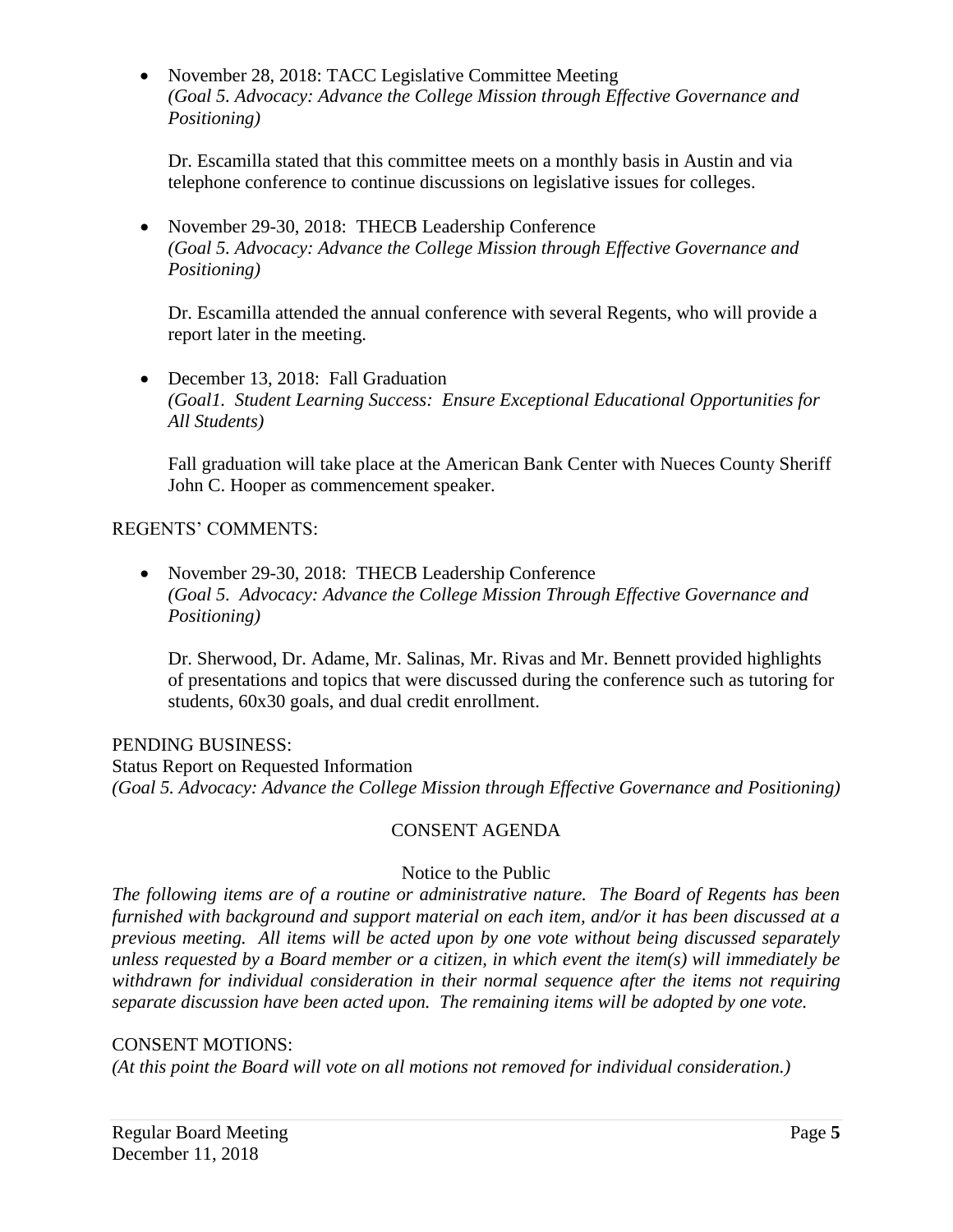## ITEMS FOR DISCUSSION AND POSSIBLE ACTIONS:

- 1. Approval of Minutes: Board Retreat, September 14, 2018 Workshop, October 16, 2018 Regular Board Meeting, October 16, 2018 Board Retreat, November 9, 2018 Called Meeting, November 19, 2018 *(Goal 5. Advocacy: Advance the College Mission Through Effective Governance and Positioning)*
- 2. Acceptance of Investments for October and November 2018 *(Goal 7. Resources: Ensure Strong Financial and Operational Capacity)*
- 3. Acceptance of Financial Statement for September and October 2018 *(Goal 7. Resources: Ensure Strong Financial and Operational Capacity)*

Public comments for consent agenda items

 Mr. McCampbell made a motion to approve the consent agenda items. Mr. Rivas seconded the motion. There was no further discussion from the Board. There were no public comments. A McCampbell, Messbarger, Rivas, Salinas, and Sherwood in voice vote was taken and the motion carried unanimously, 8-0, amongst Regents present, with Regents Scott, Adame, Bennett, favor.

# REGULAR AGENDA

4. Discussion and possible action related to the 2018 Annual Audit, presented as the Comprehensive Annual Financial Report (CAFR) for the fiscal year ending August 31, [2018...........................................................................................................Ms](https://2018...........................................................................................................Ms). Brigid Cook *(Goal 7. Resources: Ensure Strong Financial and Operational Capacity)* 

Dr. Escamilla expressed appreciation to College staff for the work done for the audit and introduced Ms. Brigid Cook from Collier, Johnson & Woods, P.C. to present the CAFR.

 bonds and OPEB (Other Post-Employment Benefits- GASB 75). Operating expenses Ms. Cook presented an overview of the College's financial statements and information included in the CAFR. Capital assets increased \$27.5 million largely due to on-going construction projects. Liabilities and deferred inflows increased by \$191 Million due to increase by \$2.2 million. Investment income increased by \$1.2 million. State appropriate increased by \$2.8 Million and Ad Valorem taxes increased by \$4.5 million. The College received a clean opinion that did not identify any deficiencies over financial statements and major federal and state grants.

Ms. Cook responded to questions for the Regents.